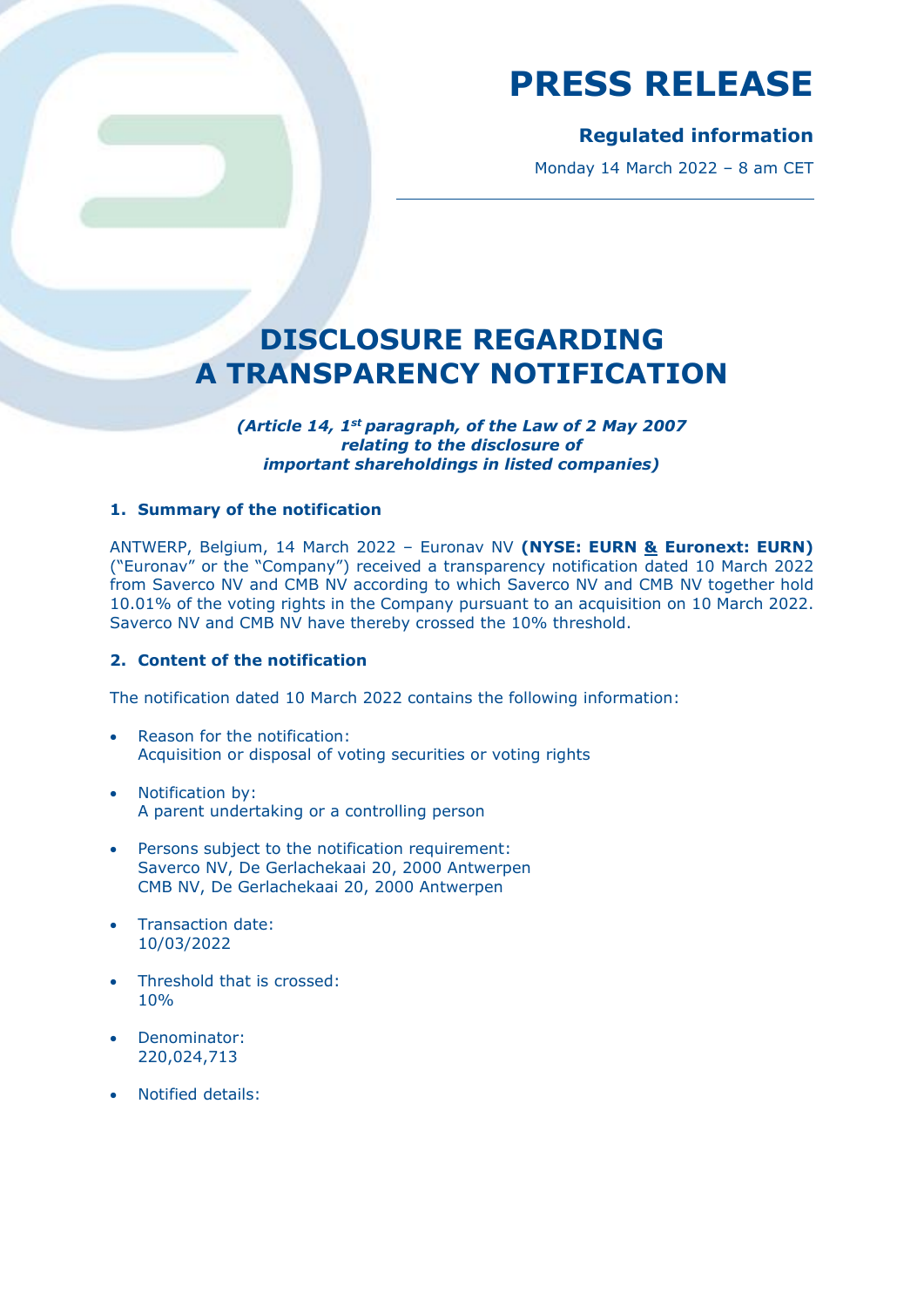## **Regulated information**

Monday 14 March 2022 – 8 am CET

| A) Voting rights        | <b>Previous notification</b>      | <b>After the transaction</b>   |                             |                         |                                |
|-------------------------|-----------------------------------|--------------------------------|-----------------------------|-------------------------|--------------------------------|
|                         | <b>Number of voting</b><br>rights | <b>Number of voting rights</b> |                             | % of voting rights      |                                |
| Holder of voting rights |                                   | Linked to<br>securities        | Not linked to<br>securities | Linked to<br>securities | Not linked<br>to<br>securities |
| Saverco NV              | 24,400                            | 24,400                         |                             | 0.01%                   | 0,00%                          |
| <b>CMB NV</b>           | 13,880,000                        | 22,000,000                     |                             | 10.00%                  | $0.00\%$                       |
| Subtotal                | 13,904,400                        | 22,024,400                     |                             | 10.01%                  |                                |
|                         | <b>TOTAL</b>                      | 22,024,400                     | $\Omega$                    | 10.01%                  | 0.00%                          |

| After the transaction                                                                 |                            |                       |  |  |
|---------------------------------------------------------------------------------------|----------------------------|-----------------------|--|--|
| # of voting<br>rights that<br>may be<br>acquired if the<br>instrument is<br>exercised | $%$ of<br>voting<br>rights | <b>Settlem</b><br>ent |  |  |
|                                                                                       |                            |                       |  |  |
|                                                                                       | $\bf{0}$                   | 0.00%                 |  |  |

| TOTAL (A & B) | # of voting rights | % of voting rights |  |
|---------------|--------------------|--------------------|--|
|               | 22,024,400         | $10.01\%$          |  |

- Full chain of controlled undertaking through which the holding is effectively held: CMB NV is under control of Saverco NV, who on its turn is not controlled by anyone.
- Additional information N/A

### **3. Miscellaneous**

This press release is available on the Company's website in the investor relations section: <https://www.euronav.com/investors/company-news-reports/press-releases/2022/>

The transparency notification is available on the Company's website in the investor relations section: [https://www.euronav.com/investors/share-securities](https://www.euronav.com/investors/share-securities-information/transparency-declaration/declaration/)[information/transparency-declaration/declaration/](https://www.euronav.com/investors/share-securities-information/transparency-declaration/declaration/)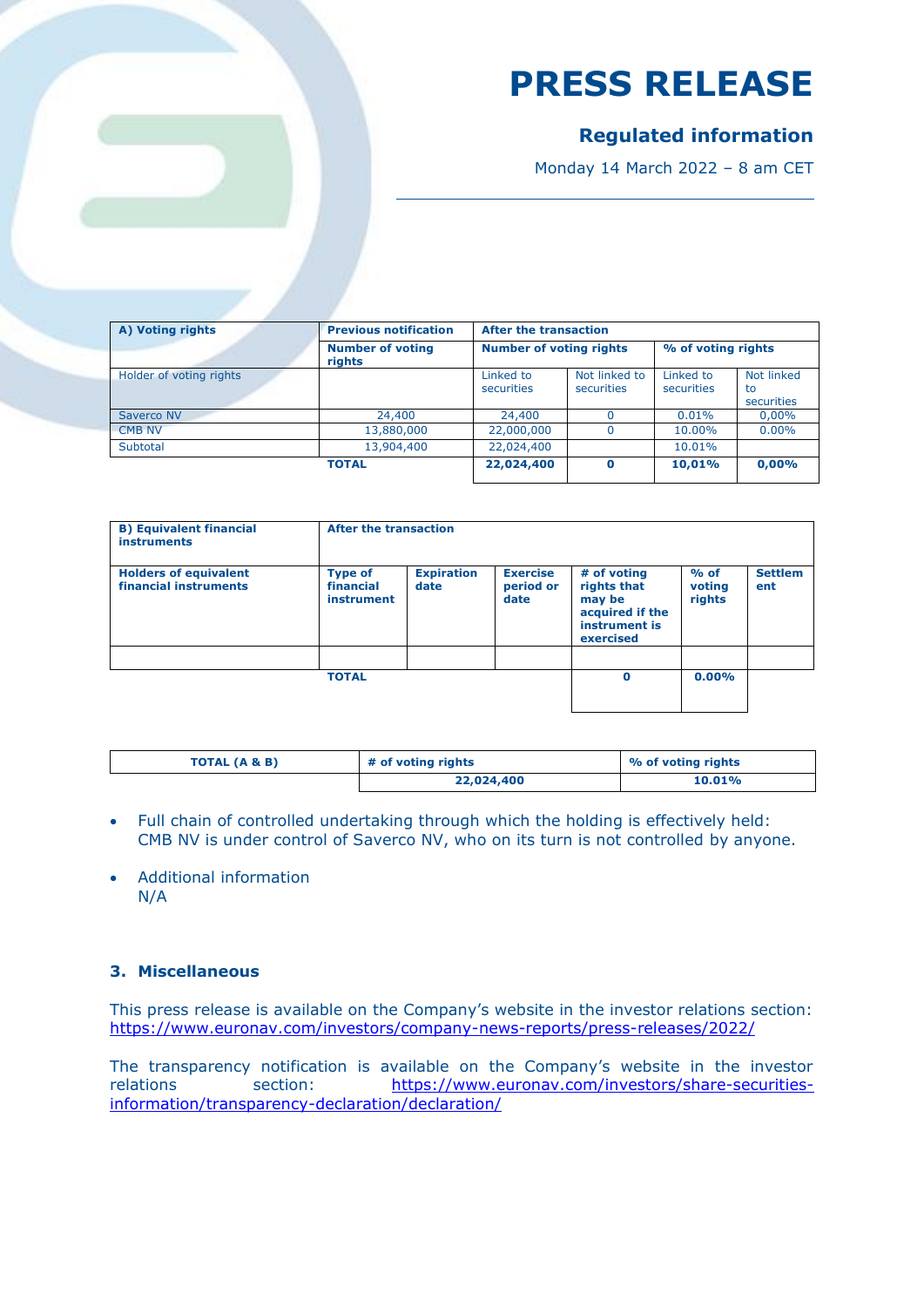## **Regulated information**

Monday 14 March 2022 – 8 am CET

#### Contact:

Brian Gallagher – Head of IR, Research and Communications & Management Board member and the contract of the contract of the contract of the contract of the contract of the contract of the

\*  $\rightarrow$ 

#### **Tel: +44 20 78 70 04 36 Email: IR@euronav.com**

#### **Announcement of final year result for 2021: Thursday 31 March 2022**

#### **About Euronav**

Euronav is an independent tanker company engaged in the ocean transportation and storage of crude oil. The Company is headquartered in Antwerp, Belgium, and has offices throughout Europe and Asia. Euronav is listed on Euronext Brussels and on the NYSE under the symbol EURN. Euronav employs its fleet both on the spot and period market. VLCCs on the spot market are traded in the Tankers International pool of which Euronav is one of the major partners. Euronav's owned and operated fleet consists of 2 V-Plus vessels, 41 VLCCs with further three under construction, 27 Suezmaxes (one of which is in a joint venture and two vessels time chartered in) with a further three under construction and 2 FSO vessels (both owned in 50%-50% joint venture).

*Regulated information within the meaning of the Royal Decree of 14 November 2007.*